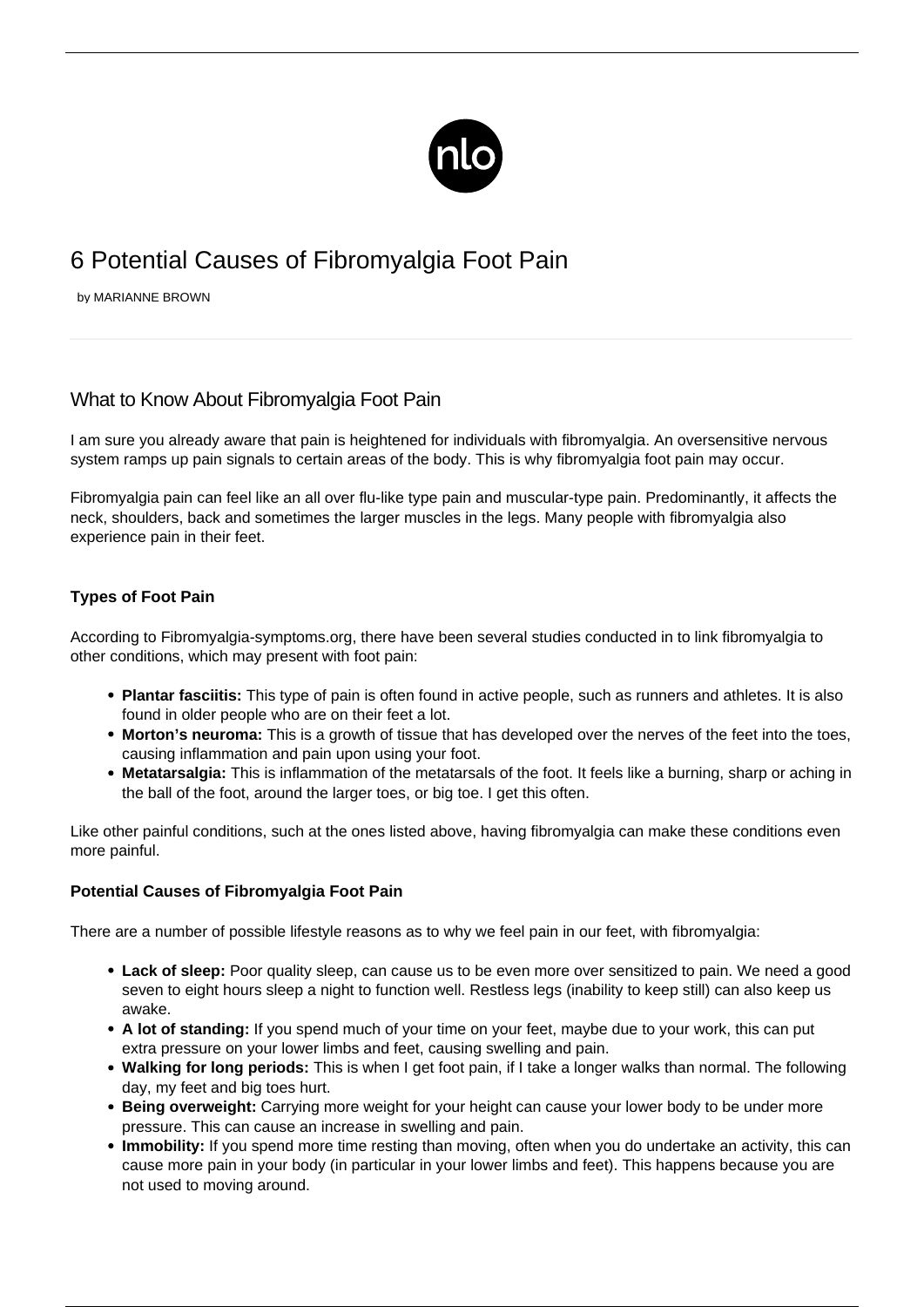**The shoes you wear:** I have not worn heels since I had my first back surgery, they cause me pain in my feet, right up through my legs, back and neck. Does your foot pain increase after wearing certain shoes?

There are also other pain-causing conditions that can cause foot pain:

- Rheumatoid arthritis.
- Lupus.
- Reynaud's syndrome.

As a consequence, foot pain may restrict the amount of time you stand. Therefore, when you do, you might be walking differently, which can lead to back, hip, knee and foot problems.

According to [Fibromyalgiaresources.com](https://fibromyalgiaresources.com/foot-pain-Fibromyalgia/) and research led by Ginevra Liptan, M.D., one possible cause of fibromyalgia foot pain could be inflammation of the fascia, a tiny layer of connective tissue that runs through our entire body.

Studies are still unsure at whether fibromyalgia specifically causes foot pain, or whether it is down to our pain sensitivity.

#### **Approaches for Reducing Foot Pain**

I personally think there are two groups of strategies to deal with pain in specific areas: the direct and indirect approach.

#### **Direct Approach**

The direct approach includes techniques and products specifically aimed at the feet.

#### **Soft-Soled Footwear**

Providing full support for your feet is a must and you should feel comfortable. Avoid heels if you get foot pain. If you prefer shoes with height, try wedges. I find these to be more comfortable.

#### **Thick, Comfy Socks**

I love these. I wear these around the house and to fill out my winter boots. They also cushion the feet and keep them warm.

#### **Epsom Salt Soak**

Magnesium flakes are absorbed through the skin, therefore using these in a foot soak would work as well as a bath. A foot spa is relaxing and helps comfort sore feet. The heat also warms up cold feet.

#### **Orthotics**

If regular shoes do not quite cut it, there are special shoe and heel inserts that are custom made to fit the size of your feet. Not only are they customizable, but they are made to fit your foot pain needs?

## **Visit a Podiatrist**

This medical expert specializes in conditions of the feet and they investigate any potential conditions that could be causing you pain. They will conduct a physical examination of your feet and may undertake image methods, such as X-rays, a bone scan or MRI. This can help identify potential arthritis, damage or injury.

## **Reflexology**